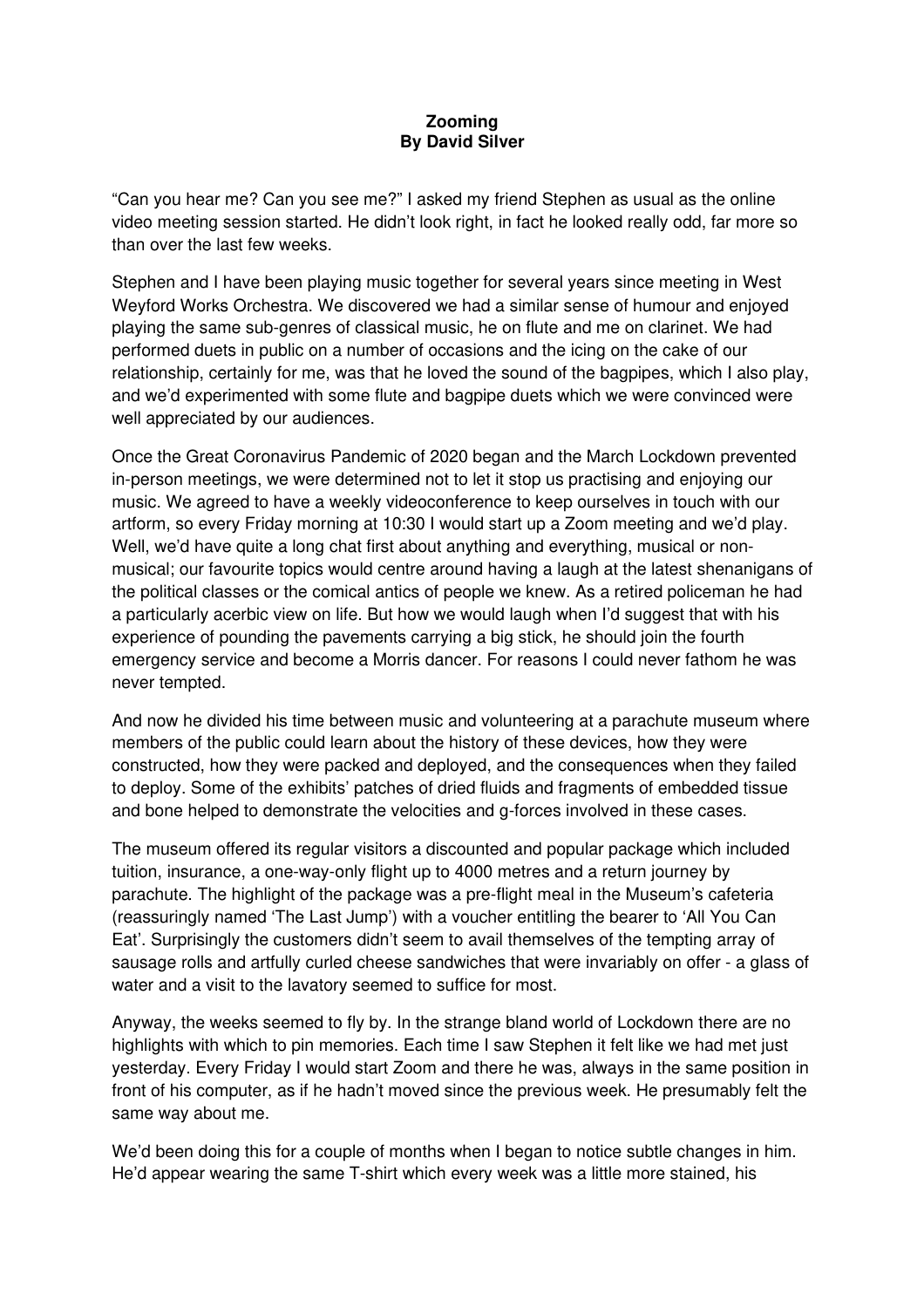unshaven stubble was a little more pronounced, his hair a little more unkempt. He became ever more taciturn, reluctant to engage, and his sense of humour was diminishing. Playing musical instruments on the internet is a bit hit and miss as data packets from one party to another are routed through indeterminate numbers of intervening servers, introducing delays. The delays are usually quite small, perhaps a fraction of a second, enough to spoil the mathematical perfection of a Bach sonata but we'd agreed that it was better having these imperfect sessions than none at all. Nevertheless, I started to experience delays rather out of keeping with the normal. I'd play a phrase, and, sensing that Stephen had perhaps lost his place, I would stop, only to hear his answering phrase come in three or four seconds later, sounding eerily distant and ethereal. "Bloody technology" I'd say to ease any embarrassment he might feel.

Each week it got worse. He became thinner, his clothes sagging, his bones showing through his skin; grey waxy-looking accretions began appearing on his cheekbones. His voice became hoarse and his eyes became lifeless.

------------------------------------

"Can you hear me? Can you see me?" I asked him. He made an inner groaning sound and inclined his head slightly. I took that as confirmation that he could see and hear me.

Again he looked as if he hadn't moved from his computer since last week. Same clothes. Same stubble. As I said, he didn't look right, far more so than over the last few weeks. He had lived alone since his wife had left him and gone off with a fireman. I was really worried about him. We stumbled through a semblance of a music session. 'See you same time next week?' I said as I prepared to shut down. There was no answer and I'd accidentally clicked the 'End Meeting' button prematurely anyway.

Later that week came the Great Trauma.

I read an item in the local online newspaper that chilled me to the core. It seems that residents in Green Valley road had complained about a disturbingly bad smell. After the water company had visited the area without finding any problems with the drains, the Police had been called and after some brief detective work a certain Stephen Underwood was discovered dead in his home. His body was found slumped in front of his computer, which was still on. The pathologist estimated he'd been dead for around a month; the computer forensic analysts reported that it looked as if he'd died during an online Zoom meeting with someone. Stephen Underwood. My friend.

A month? But I had last spoken to him on Zoom five days ago. My flesh was creeping and I was frightened witless by the implications that invaded my spinning thoughts. Either my sanity was in question or … or I didn't know what.

I wasn't sure what I was wishing for most - my sanity being out of kilter or some other horrific explanation, but I had to figure this out. I have always lived on the basis that there is a reason for everything, however strange it may seem, so I resolved to do some investigation of my own. Start from first principles and eliminate the obvious. Clearly there had been some internet mis-routing and identity theft or perhaps there was a hoaxer involved. With the hairs standing on the back of my neck I initiated our Zoom meeting again. Only Stephen would have known the credentials and password.